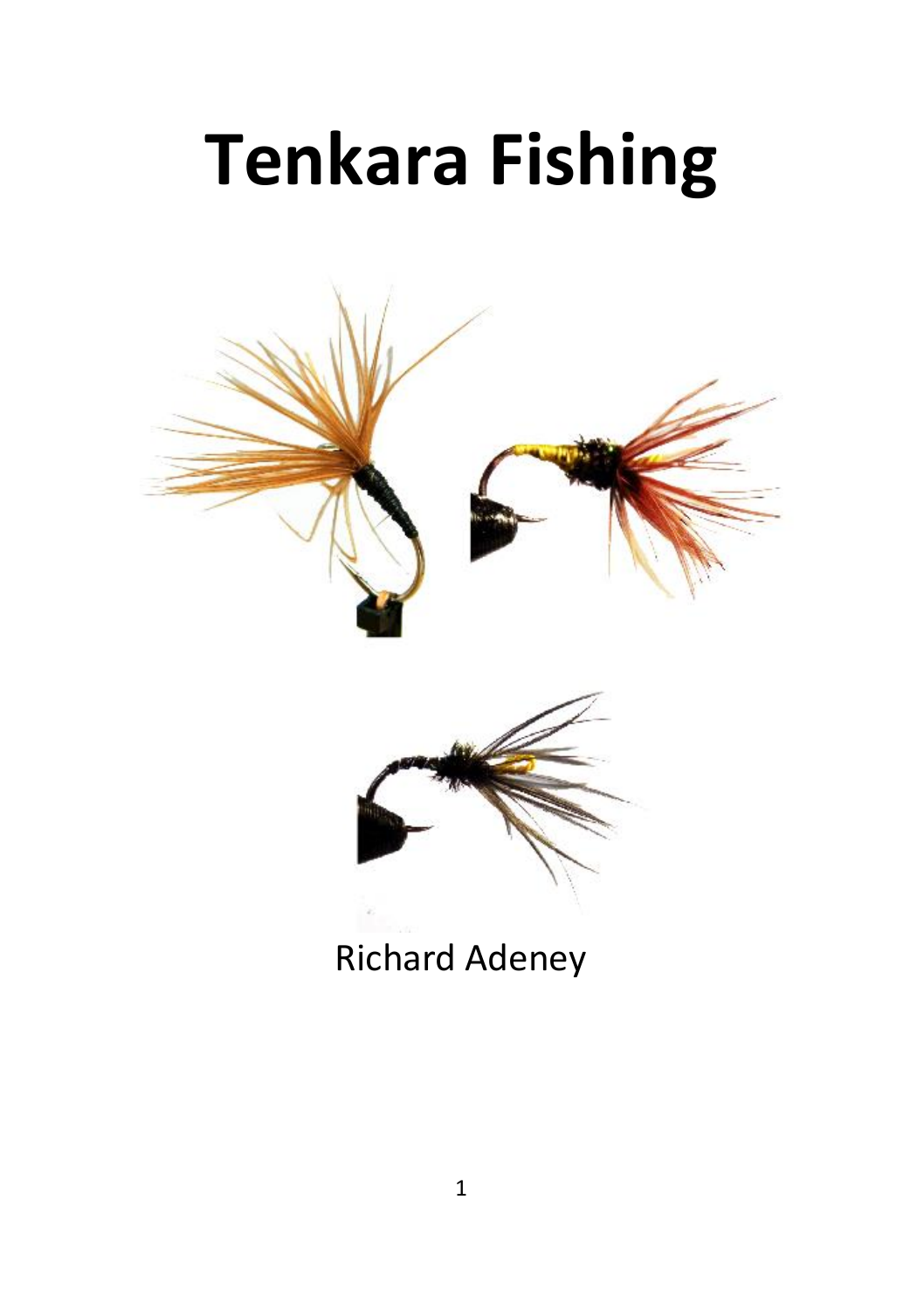## **Introduction**

This booklet has been written to accompany my range of Tenkara equipment. Its aim is to give the first time Tenkara user some basic skills and knowledge on which you can build. The ideas in this publication have been gained over the last few years in which I have almost exclusively fished with a Tenkara rod for trout and grayling in the streams in the Herefordshire Wye catchment area.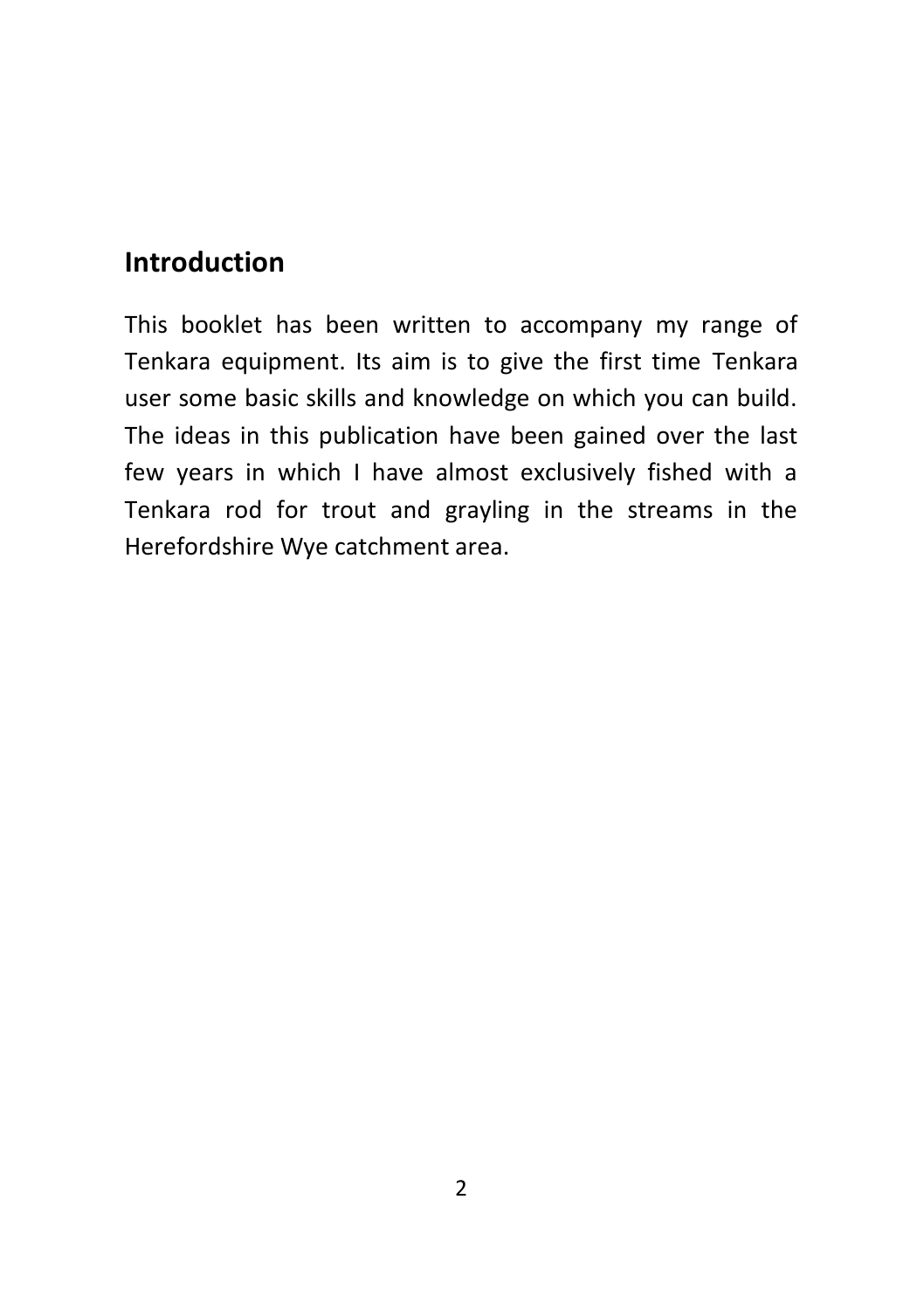#### **The Tenkara way**

Tenkara has been practiced since the earliest times in the Japanese mountain streams, as a way of catching fish and feeding the fisherman's family. The fisherman attached a line to a bamboo pole and on the end of that is attached a fly. The flies were made out of materials which were readily available so were relatively crude to modern eyes. The effectiveness of the system relied on the skill of the fisherman and some fisherman could earn a living by fishing. Similar systems can be found in many parts of the world and it was the only way to fish an artificial fly before the advent of the reel. Tenkara in Japanese literally means 'from heaven'. In recent years it has been taken up by sport fishers in Japan, the USA, Europe and other parts of the developed world. The essence of Tenkara is to present a single fly with the minimum amount of line on the water. In practice this means that only the tippet and the tip of the Tenkara line should be on the water. Another important

principle of Tenkara fishing is its simplicity. All the angler needs when going fishing is to take the rod, line, box of flies, some tippet material and a net. This can all fit into your pocket.



Dark bodied Kebari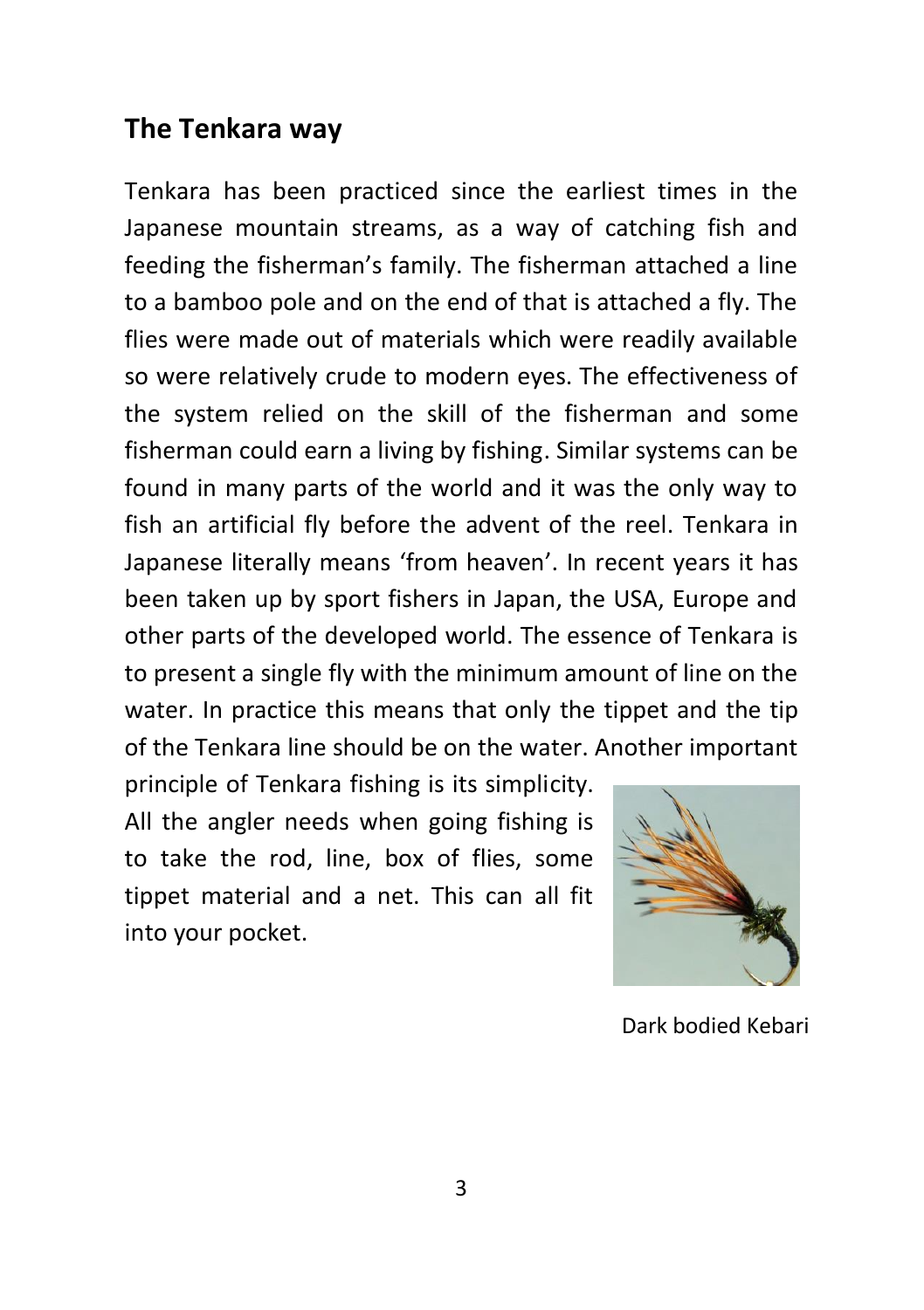

Tenkara flies or Kebari are not designed to imitate a particular prey item but to trigger a feeding or attack response from the fish. This is similar to many of the lures at are used in still

Light hackled Kebari

water trout fishing. Many of the Tenkara Kebari have a reversed hackle

and then they are known as Sakasa Kebari. The fisherman will have a range of flies of different sizes and colours. This fly design can be traced back to the beginning of Tenkara. The materials available to the mountain peoples were very limited and they had to create their Kebari out of the materials that were available such as sewing needles, cotton, and local feathers. This is also the reason why traditional Kebari are tied on eyeless hooks and loop of silk is used to attach the tippet to the Kebari. The reversing of the hackle is thought to impart more movement in to the fly, especially if the fly is fished downstream or given a slight movement to simulate a take. Most Kebari do not have any weight in them but they can be dressed with a small bead at the front of the Kebari.



#### Tenkara style leader and furled line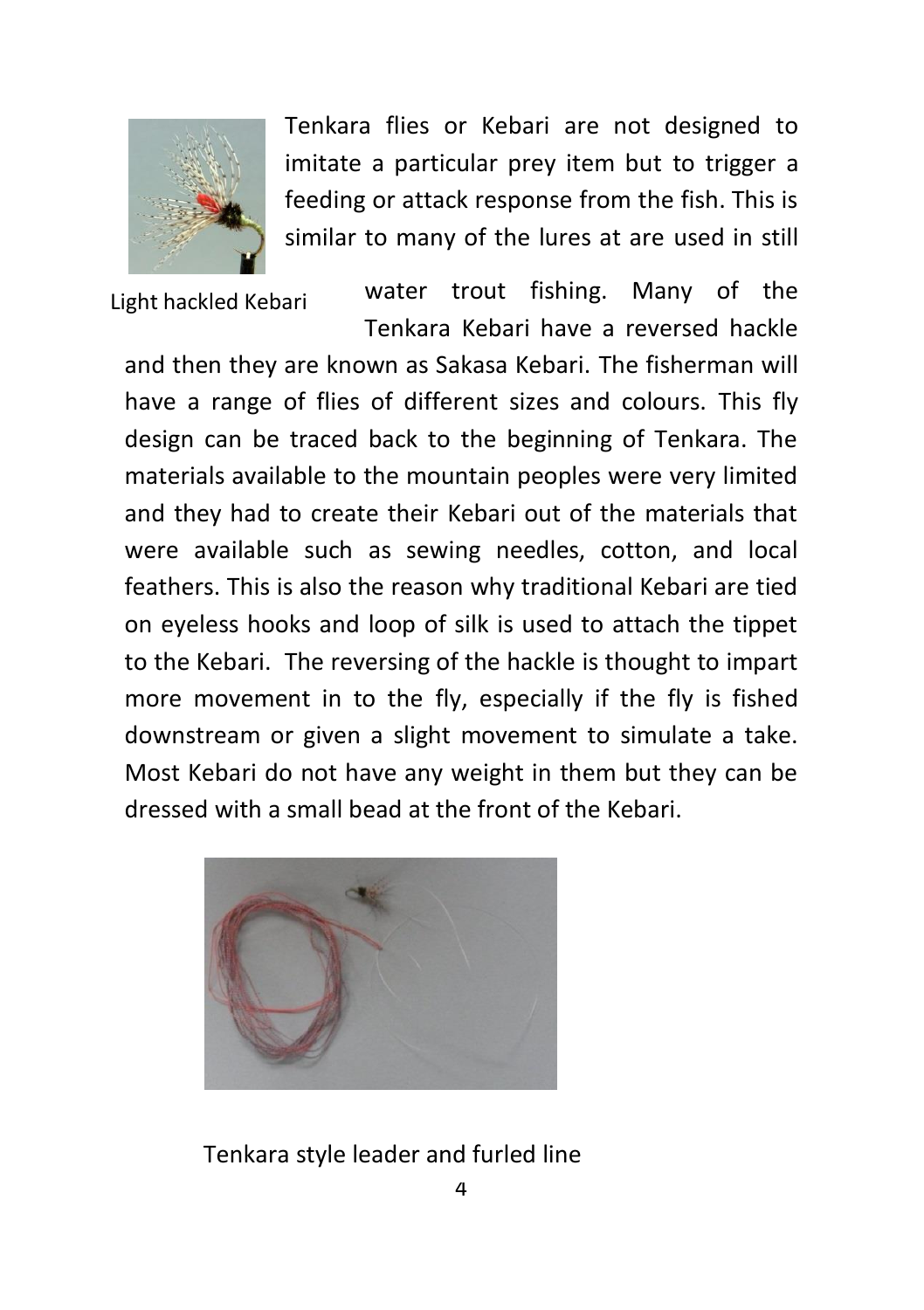## **Valsesiana**

originated.

Valsesiana is another ancient method of fly fishing practiced in the Sesia Valley in Northern Italy. Valsesiana is a method of fishing with a fixed line which is between 3.5 and 4.5 metres long attached to a long rod. Traditionally this fixed line was made of horse hair but other materials can be used. Today the rods are made of carbon fibre but other suitable materials were used in the past such as hazel. The lines are similar to Tenkara lines. There are similarities between Valsesiana and Tenkara and also fixed line fly fishing practiced in the 16th and 17th centuries in Britain before the advent of the reel. The main difference between modern Tenkara and Valsesiana is that in Tenkara only a single fly is used whereas fishermen who practice Valsesiana will use a team of spider like flies.

These flies have the hackle pointing forward. This fly also has similarities to North Country Spiders because the flies are sparsely tied.

The Valsesiana fisherman generally fishes upstream, casting the team of flies into all

likely spots. The team of flies are worked to elicit a take from the trout. The alpine streams of the Sesia valley are similar to



Partridge & Orange tided Valsesiana style

the mountain streams found in Japan where Tenkara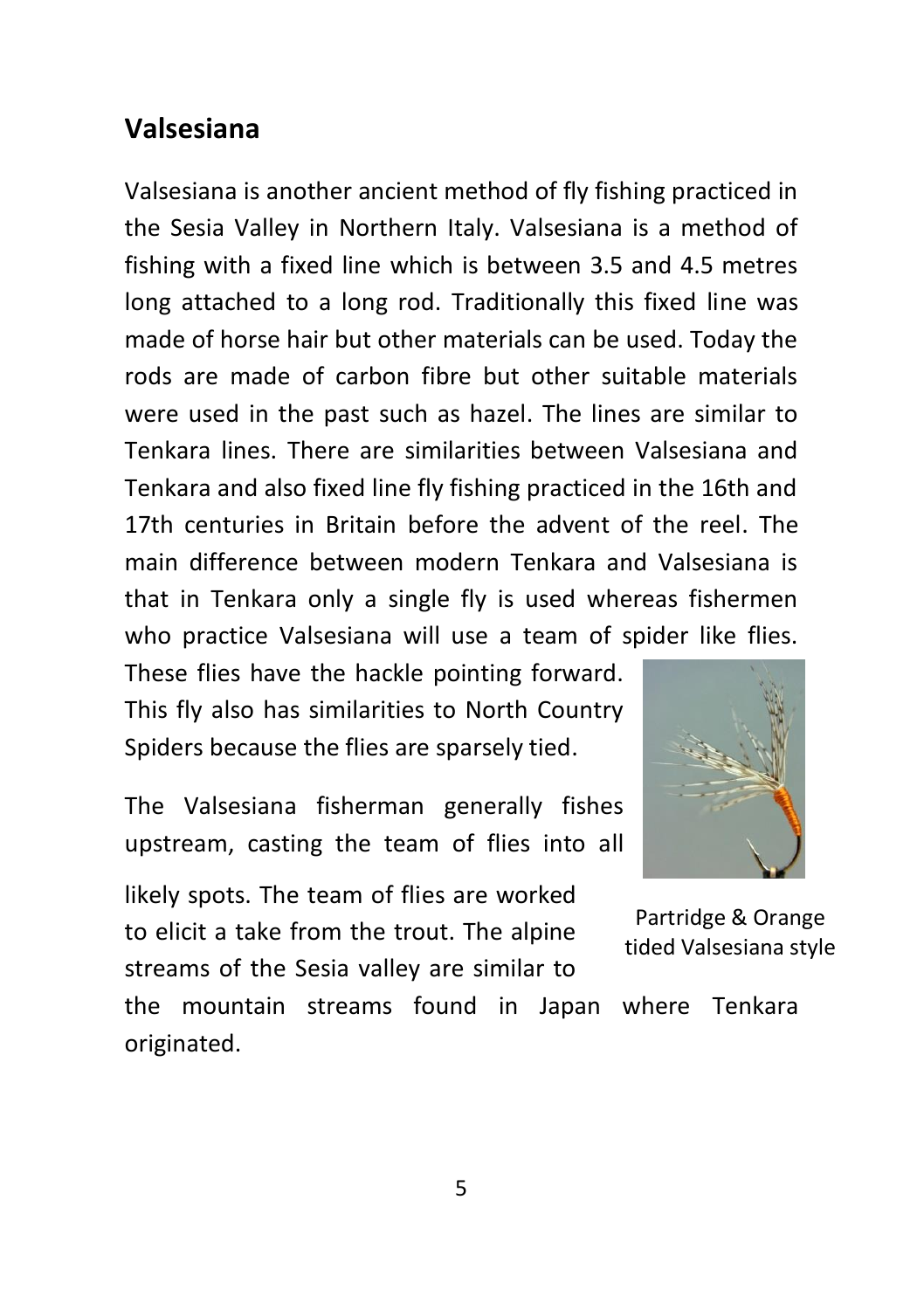

Valsesiana style leader and furled line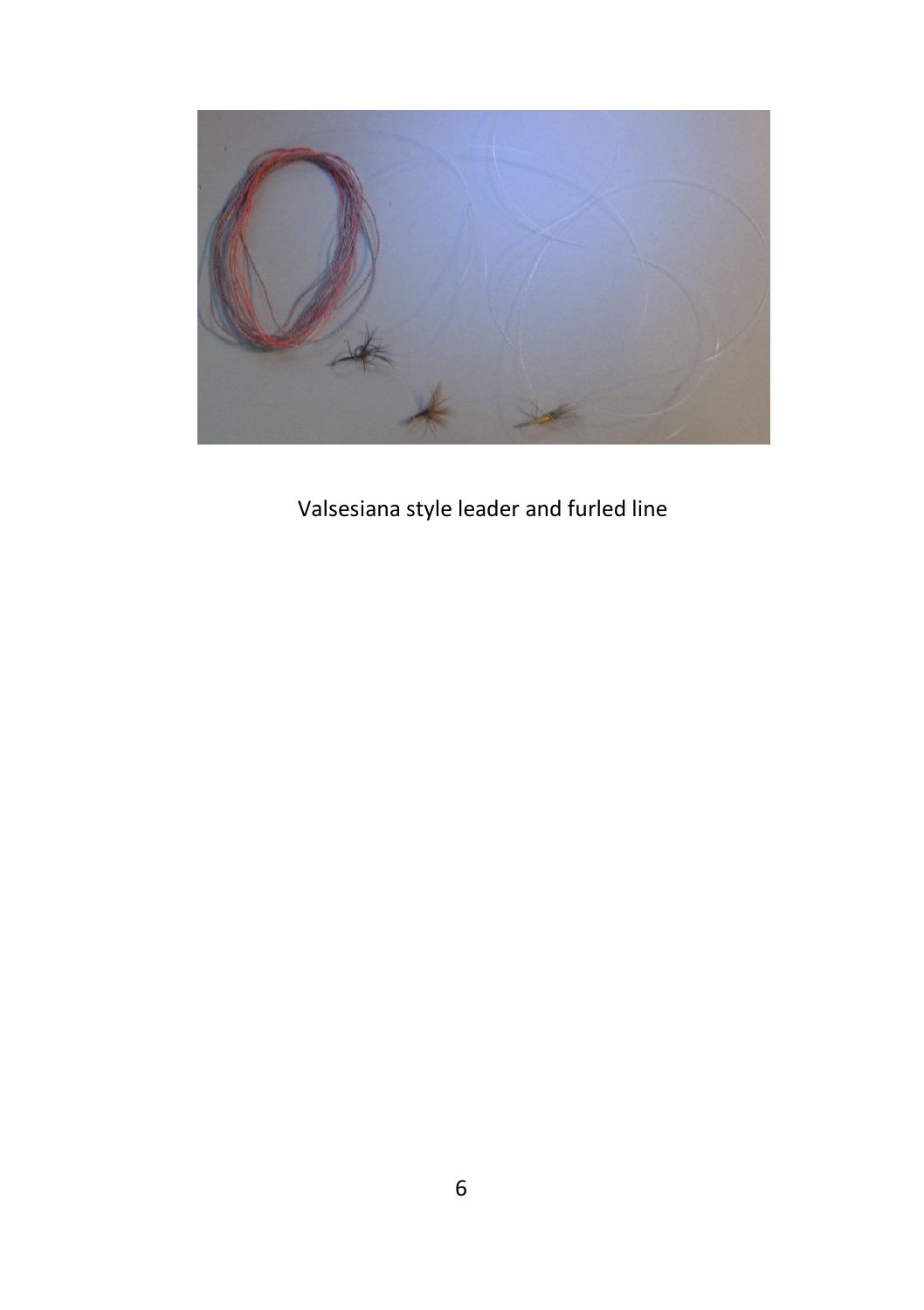## **The Tenkara Rod**

Tenkara rods are usually about 12 foot but they may be longer. Shorter rods are commonly used when fishing brooks, which are tree lined. All modern tenkara rods are telescopic, collapsing to about 2 foot for transport and made of carbon fibre. This is one of the advantages of the tenkara system that the rod can be easily collapsed when moving between fishing spots and at the beginning and end of fishing session. The tenkara rod can be kept set up between outings.



## **Rod actions**

There are three main Tenkara rod actions and they are summarised in the table.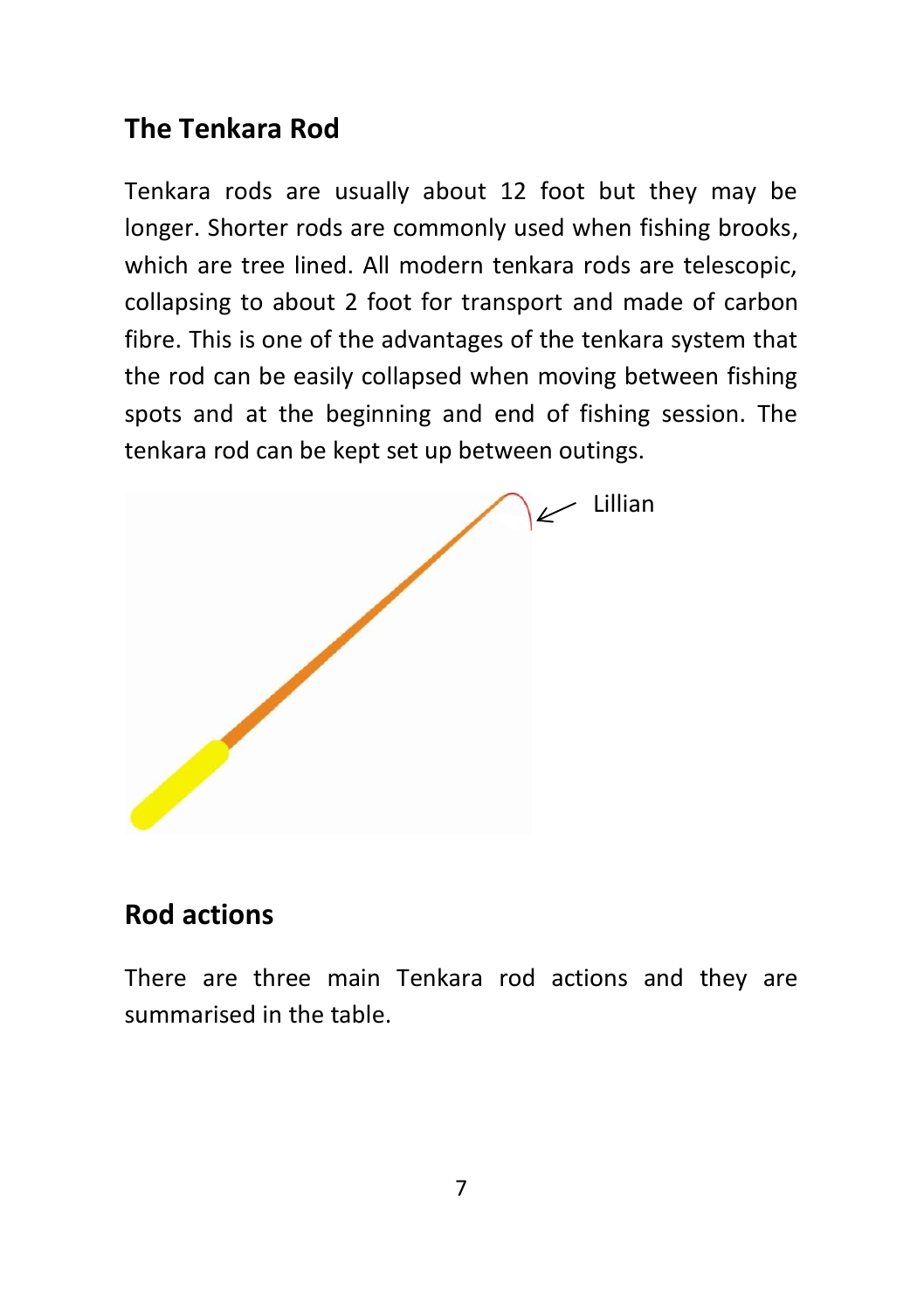| <b>Action</b> | <b>Description</b>                                                     | <b>Comments</b>           |
|---------------|------------------------------------------------------------------------|---------------------------|
| 7:3           | Seventy percent of the<br>rod is stiff and thirty<br>percent flexible. | This rod has a faster     |
|               |                                                                        | action than the 6:4       |
|               |                                                                        | which means that it is    |
|               |                                                                        | easier to cast.           |
| 6:4           |                                                                        | Good general purpose      |
|               | Sixty percent of the rod<br>is stiff and forty<br>percent is flexible. | rod. This is the most     |
|               |                                                                        | common action and         |
|               |                                                                        | approximates to a         |
|               |                                                                        | medium action.            |
| 5:5           | Fifty percent flexible<br>and fifty percent<br>flexible                | Not a common action       |
|               |                                                                        | and only found on short   |
|               |                                                                        | rods. This rod has a soft |
|               |                                                                        | action.                   |

## **Tenkara lines**

Traditionally Tenkara lines would have been made of materials such as silk or horse hair. Today either a level fluorocarbon line or a tapered furled leader is used. Level fluorocarbon lines come in various weights.

| Size     | <b>Diameter</b> |
|----------|-----------------|
| Size 3   | 0.285mm         |
| Size 3.5 | 0.310mm         |
| Size 4   | $0.33$ mm       |
| Size 5   | $0.37$ mm       |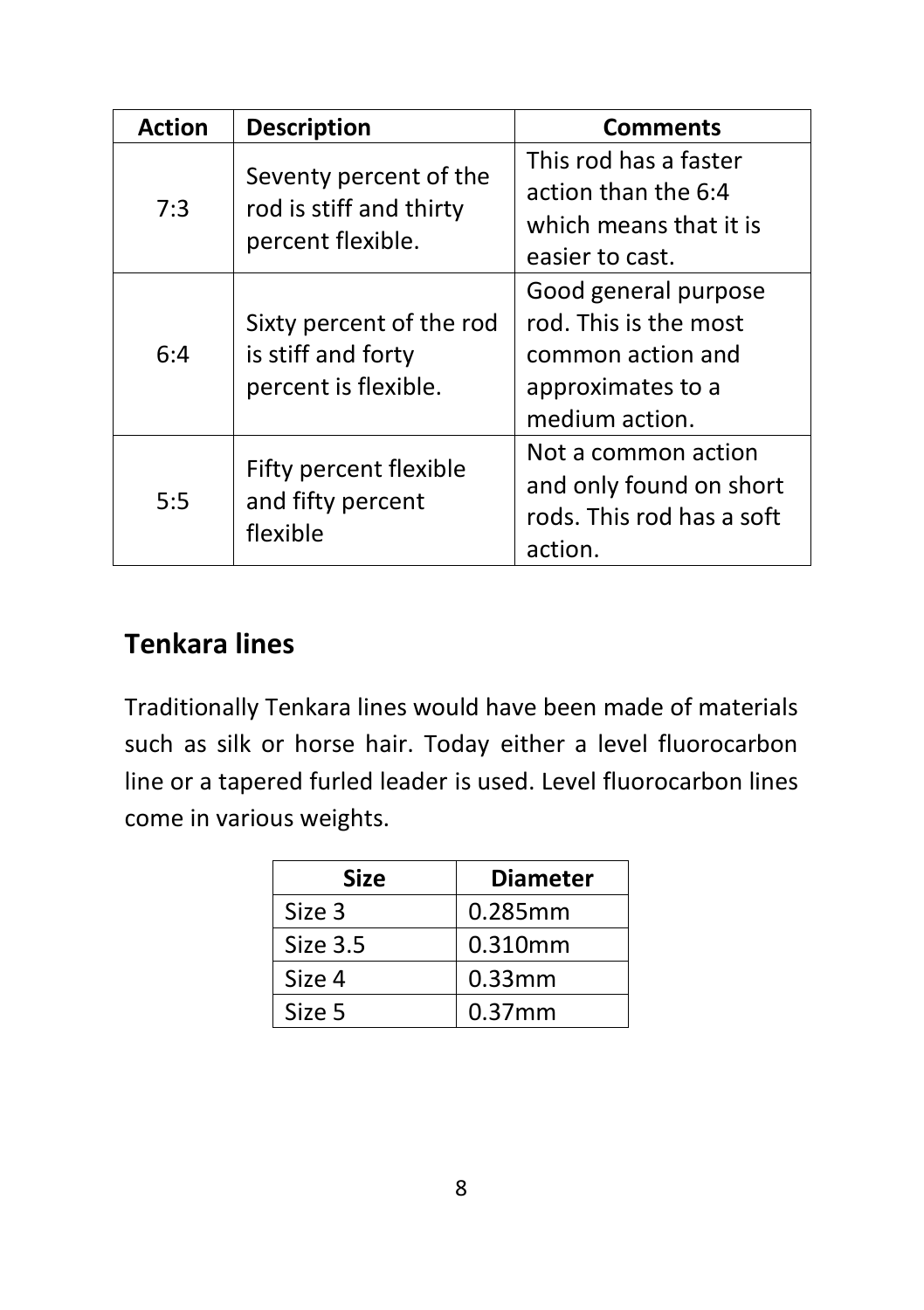There are also available tapered fluorocarbon Tenkara lines. The furled leaders that I produce have a forward taper which aids casting.

## **Line storage**

There are two main ways of storing your tenkara line and they are a foam spool or an easy keeper. The foam spool can be pushed over the rod and the line wound on when the rod is collapsed. This is particularly useful if you are using a fluorocarbon tenkara line as it will not put a kink into the line.



Examples of foam spools



The other line storage system is an easy keeper. This is attached to the rod and the line is wound it. This system is particularly suitable for furled Tenkara lines and has the advantage that lines could be stored even if the rod is collapsed and stored in the carrying case.



Easy Keeper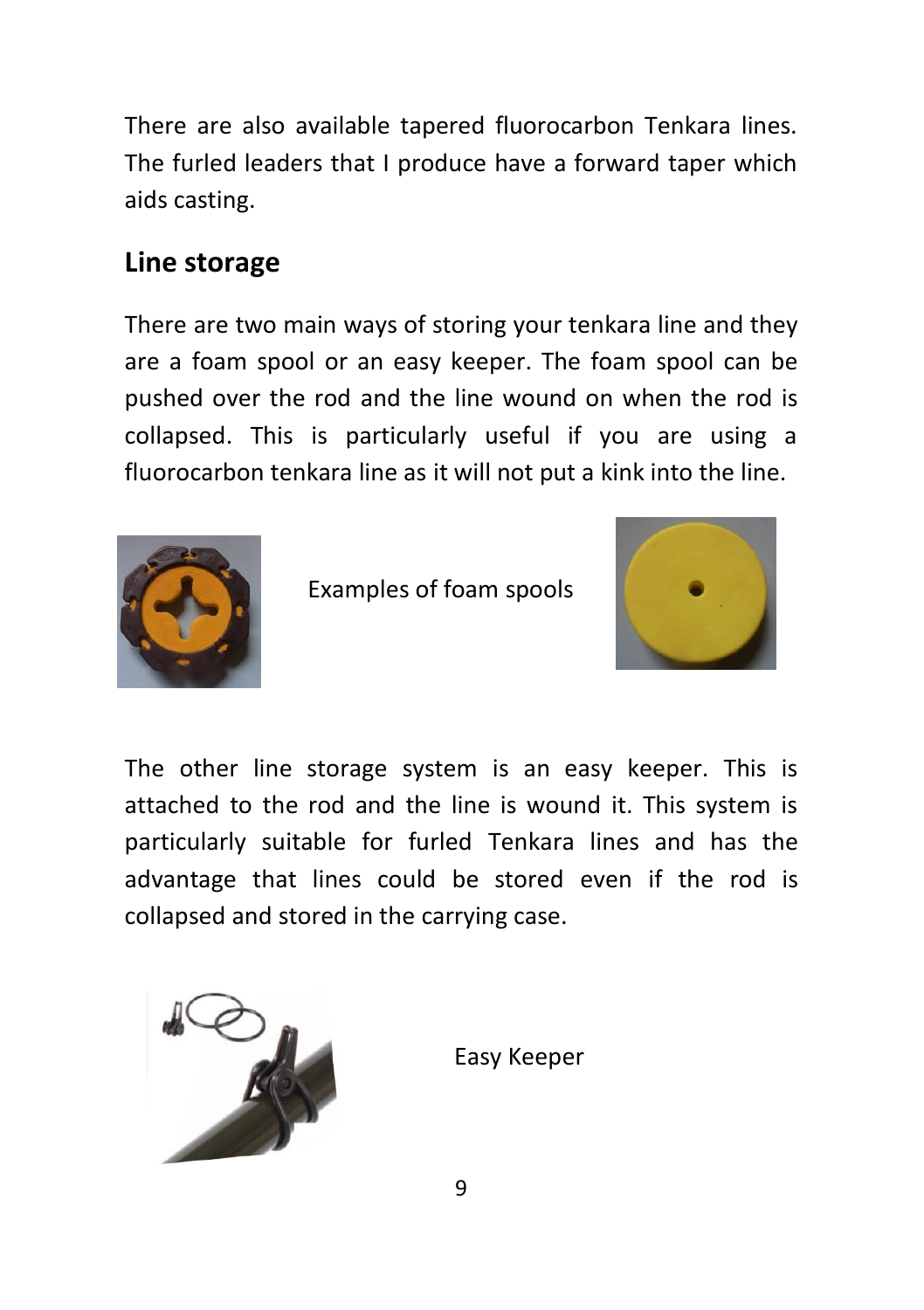## **Tenkara Knots**

#### **Attaching a furled Tenkara line to the Lillian**

I find the easiest way to do this is to use a sheet bend.



The knot is formed using the Lillian and is finished tight the overhand knot in the Lillian.

## **Attaching the tippet to the furled leader**

The best way to do this is to use the loop to loop method.



## **Attaching a fluorocarbon Tenkara line to the Lillian**

This is achieved by the use of a knot known as the Lillian knot.

- 1. Tie a figure of eight knot in the end of level line.
- 2. Then tie a double slip knot in the level line.
- 3. Wind the Lillian through the loop.
- 4. Tighten the knot.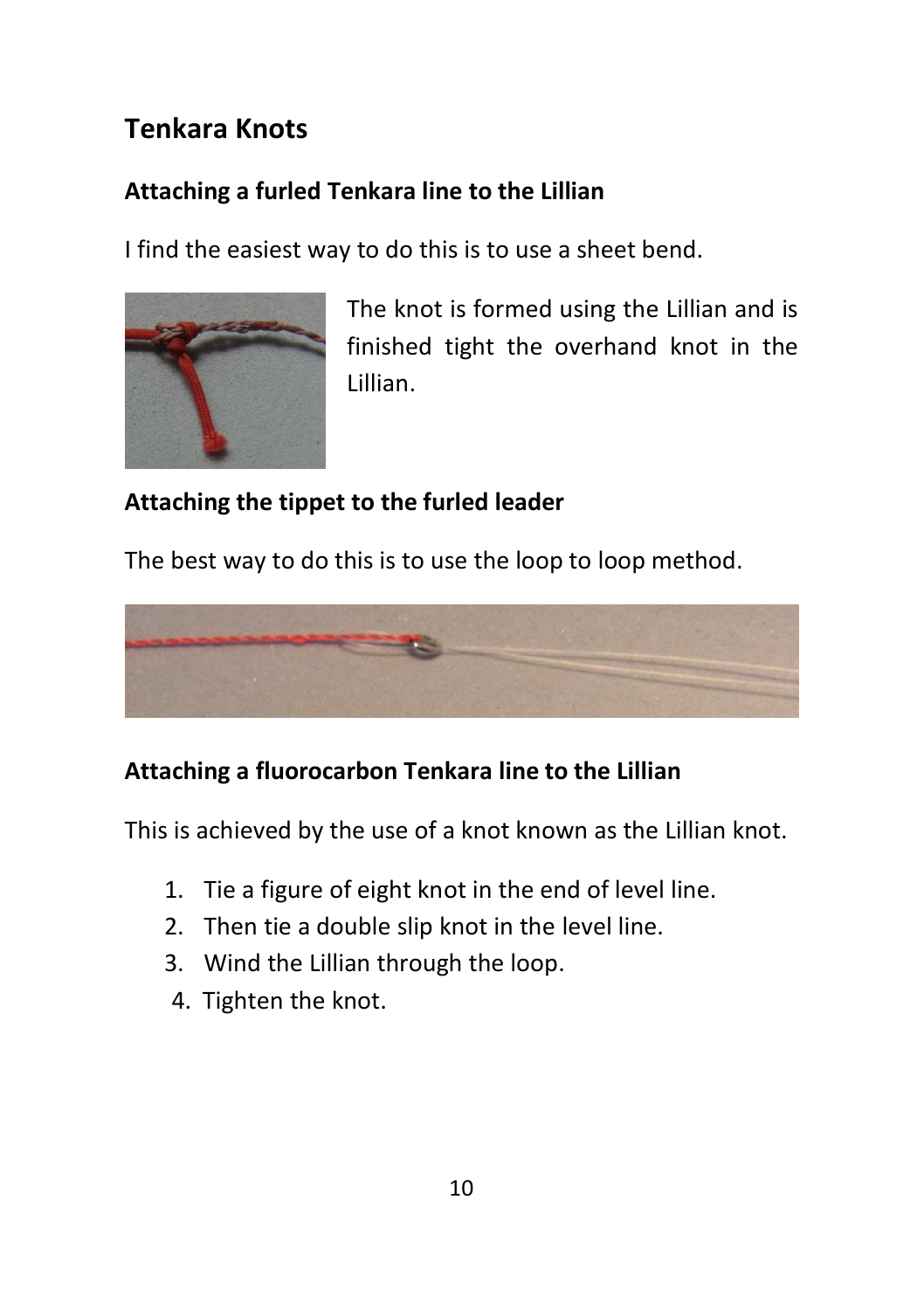

#### **Attaching the tippet to fluorocarbon Tenkara line**

This is achieved by forming a double slip knot in the tippet and passing it over the Tenkara line.

- 1. Tie a figure of eight knot in the end of the level line
- 2. Form a double slip knot in the tippet.
- 3. Slip this loop over the Tenkara line and tighten.





Tippet attached to Tenkara line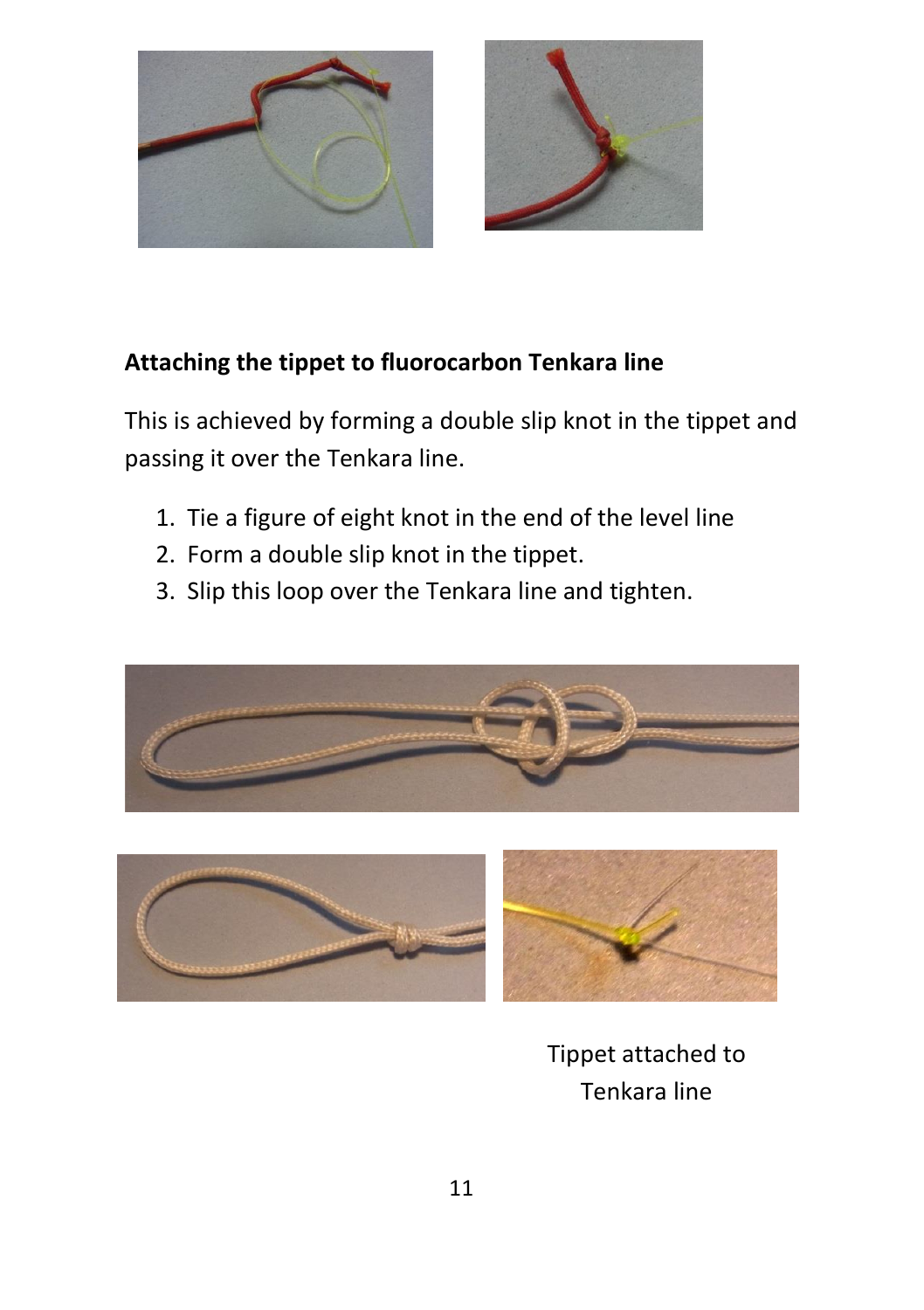The only other knot you will need is attaching the fly to the tippet and I find the best knot to use is the five turn half-blood knot.

## **Casting**

Casting a Tenkara rod is similar to casting a western style rod but the stroke length is shorter and the elbow should be held in to the side of the body. If you can cast a western you will not have a problem casting with a Tenkara rod.



This diagram illustrates the arc and stroke length when casting with a Tenkara rod. Typically when casting with a western style rod the arc will be in the range of  $90^0$  whereas when casting with a Tenkara rod the arc is  $60^0$ . The stroke length is also reduced from about 18", when casting with a western fly rod, to less than 12". This abbreviated casting cycle results in an efficient and effective cast allowing the angler to place the fly accurately and delicately.

Stroke length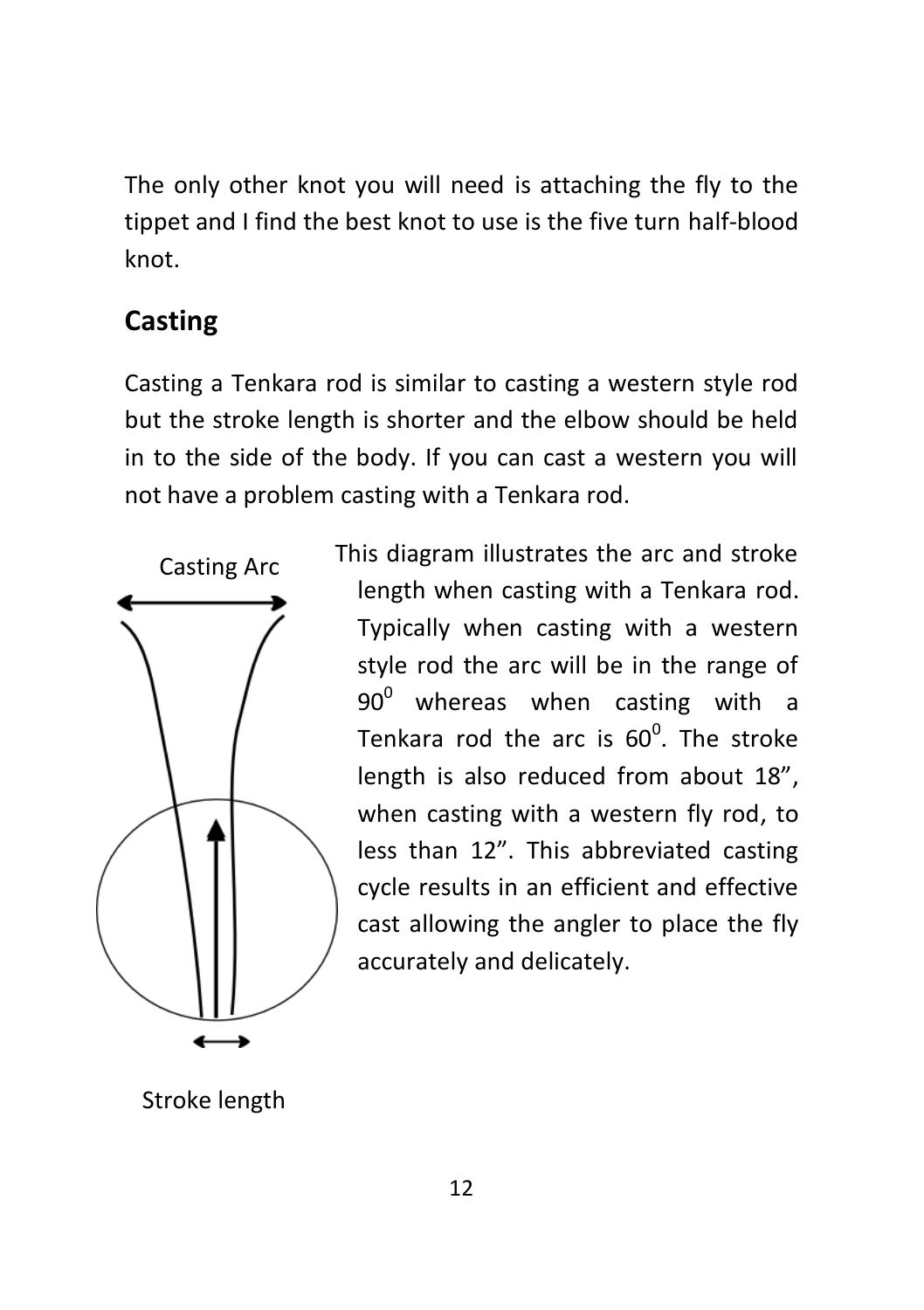#### **Fishing with your Tenkara rod**



When fishing, the Tenkara rod is fished at an angle of about 45 degrees to the water. This enables the line to be kept off the water. This figure illustrates the

ideal fishing positions of the rod and the line. The advantage of fishing the rod in this way is that there is direct contact with the fly and there is less of a likely hood of the fly being dragged by the current. This all adds up to a much better presentation of the fly to the fish. This is particularly true if you are fishing 'pocket water' or 'streamy runs'. This enhanced ability to control the Kebari is one of the major advantages of the Tenkara fishing system.

The primary way to fish with a Tenkara rod is to cast a single fly upstream and use very short drifts. These drifts should be no longer than about 3 or 4 seconds. Immediately the fly is cast rod is raised and the fly can be worked by gently moving the rod tip. The fly is cast repeatedly covering the river in front of the angler. Several casts can be made in one place to simulate insect activity. When all the water in front of the angler has been searched then angler will move upstream to the next position. Takes usually occur almost immediately after the Kebari has been cast. The adjacent figure illustrates this approach. Because the angler is close to the fish the angler needs keep his profile low so as to avoid spooking the fish.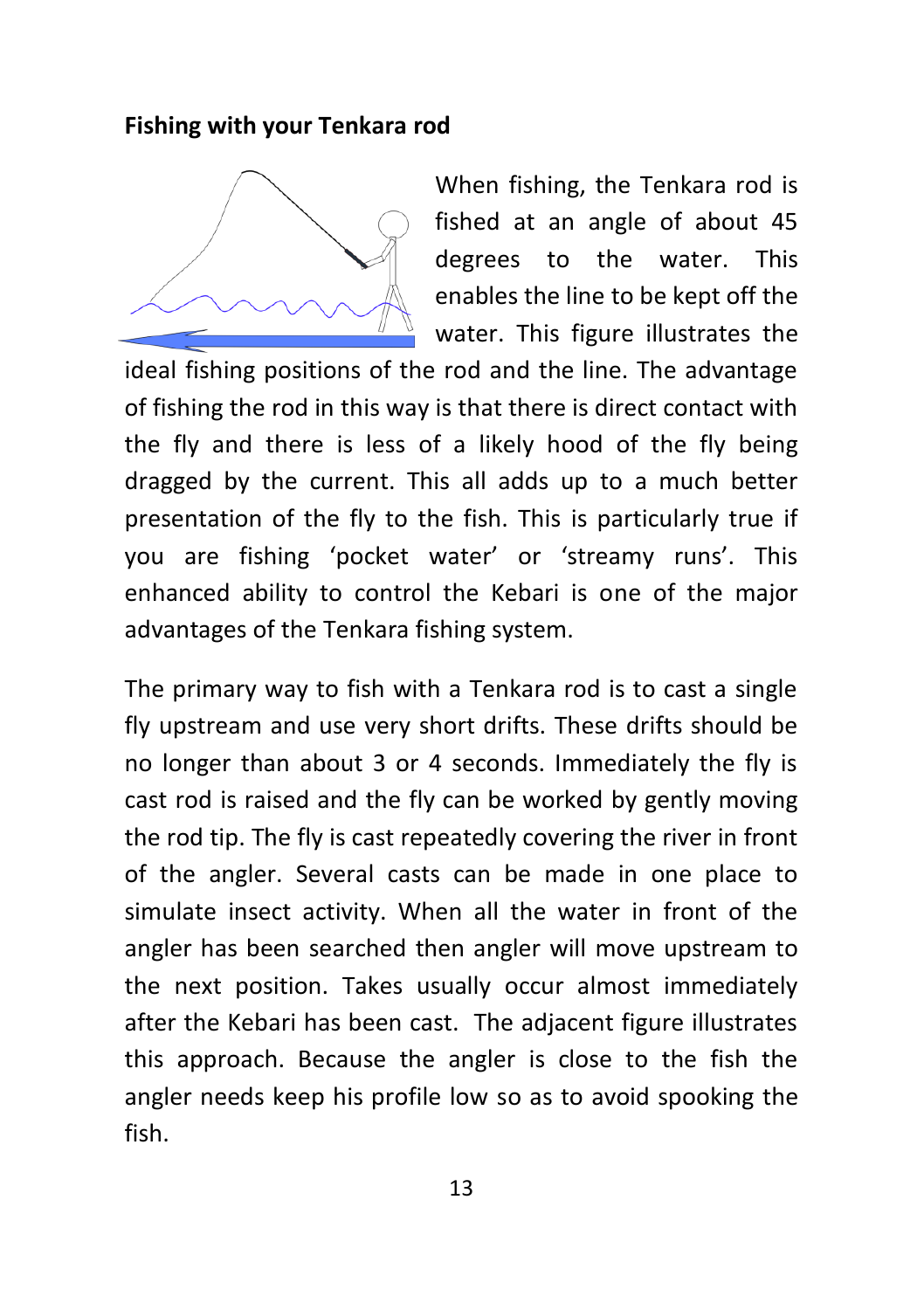

Casts 1 to 4 then the angler moves upstream

The Tenkara fly can also be fished downstream. The Kebari is cast downstream and the fly is pulled towards the angler with long sweeps of the rod. Again the aim is to stimulate the fish so that it takes the Kebari.

## **Landing fish**

Landing a fish can pose a problem because it is not possible to shorten the line because there is no reel. When the fish is ready to be landed the line is gathered in the other hand and then passed to the rod hand. The fish should then be at your knees and can be easily netted.

#### **A different approach to Tenkara**

Tenkara equipment can also be used in a non-traditional way and much of the fishing in the UK uses a tenkara rod in this way. The tenkara rod is ideally suited to a range of river fishing techniques including short or Czech nymphing, dry fly, duo or New Zealand style and also long line nymphing or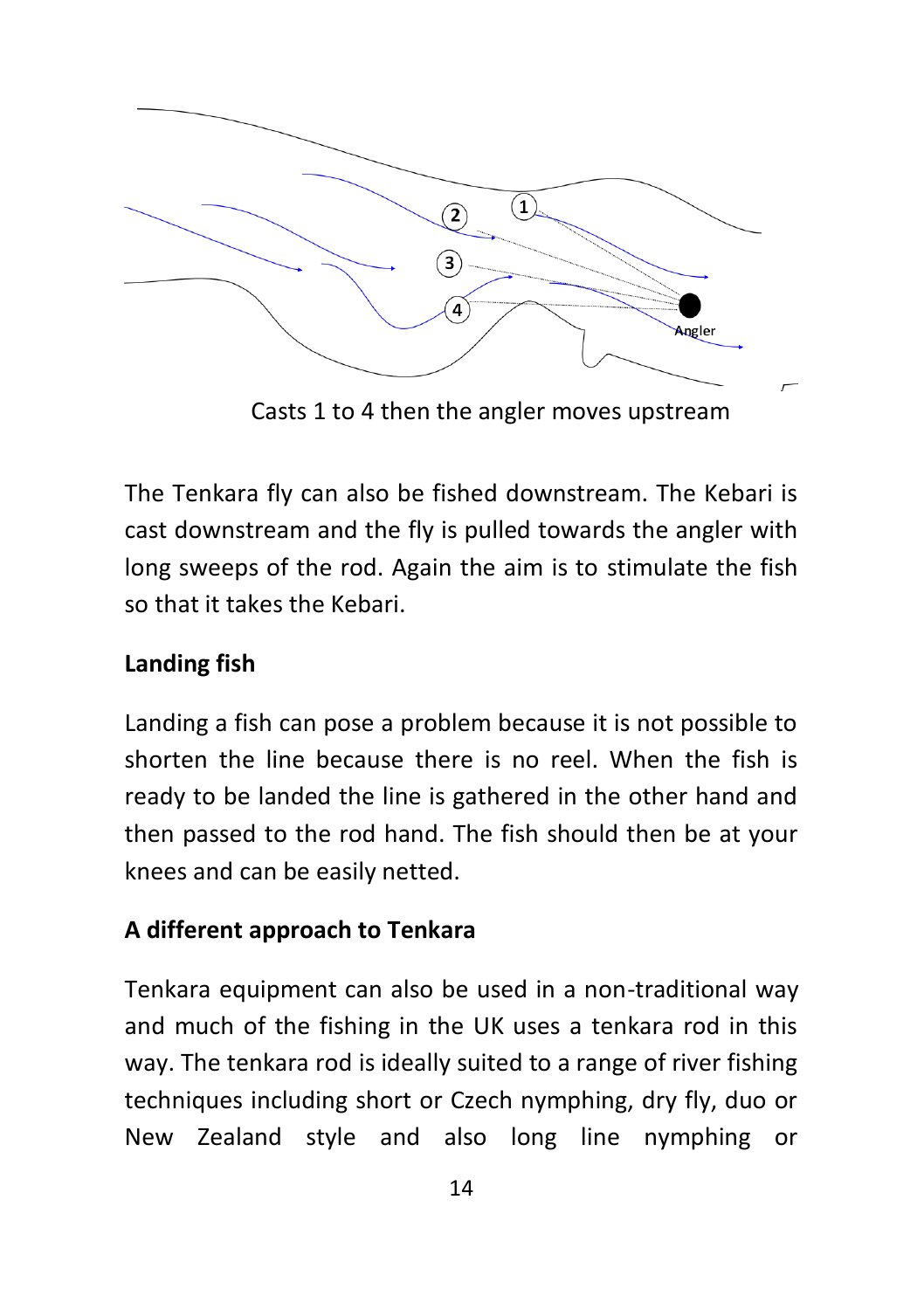French/Spanish nymphing. The advantage of using a tenkara rod is that there is greater line control and it is possible produce long drag-free drifts. Another advantage, because the line is so light, there is less surface disturbance so there is less chance of frightening spooky fish but the angler must practice good river craft to avoid spooking the fish as you will be fishing closer to the fish.